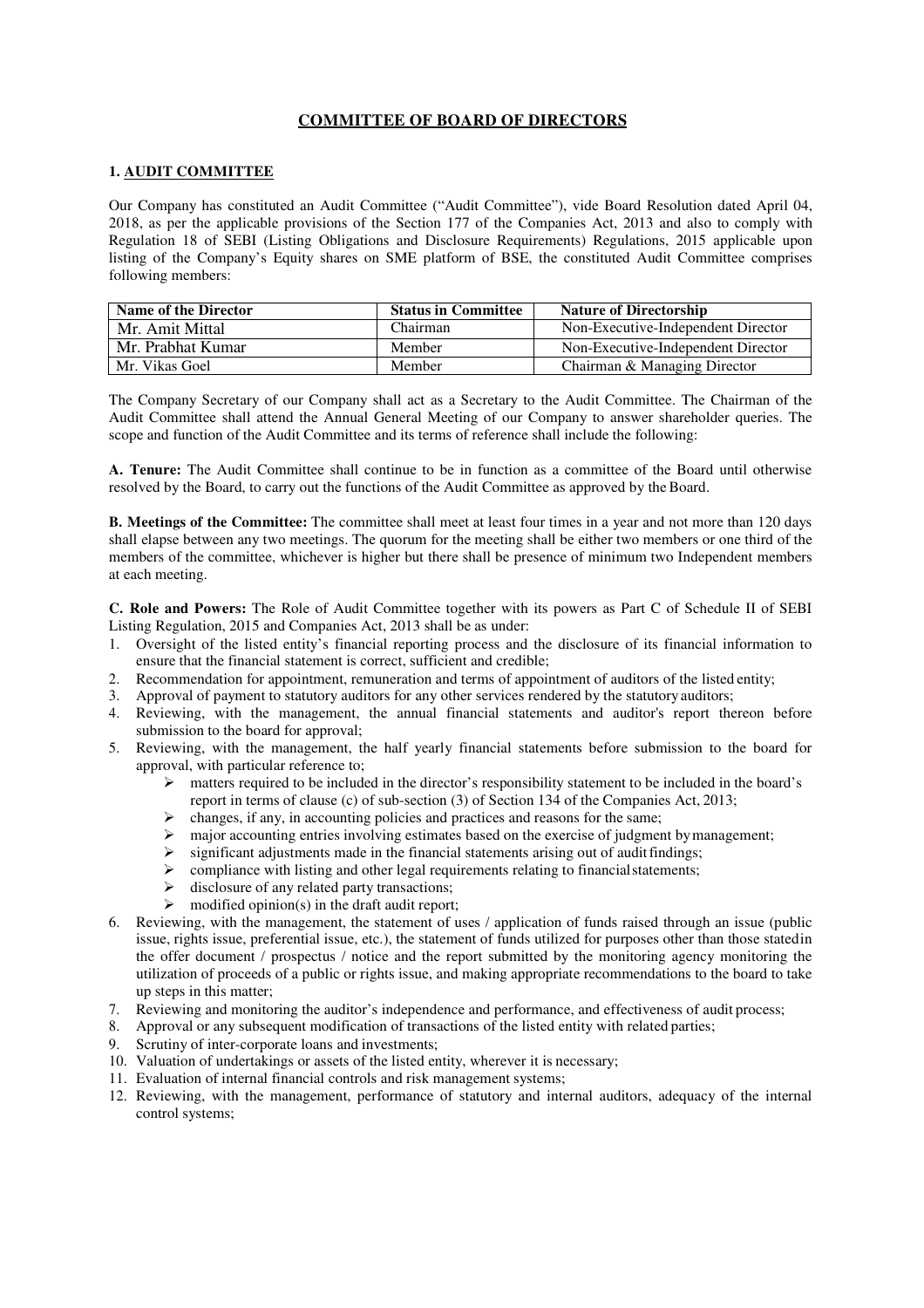- 13. Reviewing the adequacy of internal audit function, if any, including the structure of the internal audit department, staffing and seniority of the official heading the department, reporting structure coverage and frequency of internal audit;
- 14. Discussion with internal auditors of any significant findings and follow up there on;
- 15. The Audit Committee may call for the comments of the auditors about internal control systems, the scope of audit, including the observations of the auditors and review of financial statement before their submission to the Board and may also discuss any related issues with the internal and statutory auditors and the management of the company.
- 16. Discussing with the statutory auditors before the audit commences, about the nature and scope of audit as well as post-audit discussion to ascertain any area of concern;
- 17. Reviewing the findings of any internal investigations by the internal auditors into matters where there is suspected fraud or irregularity or a failure of internal control systems of a material nature and reporting the matter to the board;
- 18. Discussion with statutory auditors before the audit commences, about the nature and scope of audit as well as post-audit discussion to ascertain any area of concern;
- 19. The Audit Committee shall have authority to investigate into any matter in relation to the items specified in section 177(4) of Companies Act 2013 or referred to it by the Board.
- 20. To look into the reasons for substantial defaults in the payment to the depositors, debenture holders, shareholders (in case of non-payment of declared dividends) and creditors;
- 21. To review the functioning of the whistle blower mechanism;
- 22. Approving the appointment of the Chief Financial Officer (i.e. the whole time finance director or any other person heading the finance function) after assessing the qualifications, experience and background, etc., of the candidate; and;
- 23. Audit committee shall oversee the vigil mechanism.
- 24. Audit Committee will facilitate KMP/auditor(s) of the Company to be heard in its meetings.
- 25. Carrying out any other function as is mentioned in the terms of reference of the audit committee or containing into SEBI Listing Regulations 2015.

Further, the Audit Committee shall mandatorily review the following:

- a) Management discussion and analysis of financial condition and results of operations;
- b) Statement of significant related party transactions (as defined by the audit committee),submitted by management;
- c) Management letters / letters of internal control weaknesses issued by the statutory auditors;
- d) Internal audit reports relating to internal control weaknesses; and
- e) The appointment, removal and terms of remuneration of the chief internal auditor shall be subject to review by the audit committee.
- f) Statement of deviations:
	- $\triangleright$  Quarterly statement of deviation(s) including report of monitoring agency, if applicable, submitted to stock exchange(s) in terms of Regulation  $32(1)$ .
	- Annual statement of funds utilized for purposes other than those stated in the offer document/prospectus/notice in terms of Regulation 32(7).

#### **2. STAKEHOLDERS RELATIONSHIP COMMITTEE**

Our Company has formed the Stakeholders Relationship Committee as per Regulation 20 of SEBI (Listing Obligations and Disclosure Requirements) Regulation, 2015 vide Resolution dated April 04, 2018. The constituted Stakeholders Relationship Committee comprises the following:

| Name of the Director | <b>Status in Committee</b> | Nature of Directorship             |
|----------------------|----------------------------|------------------------------------|
| Mr. Amit Mittal      | Chairman                   | Non-Executive-Independent Director |
| Mr. Prabhat Kumar    | Member                     | Non-Executive-Independent Director |
| Mr. Vikas Goel       | Member                     | Chairman & Managing Director       |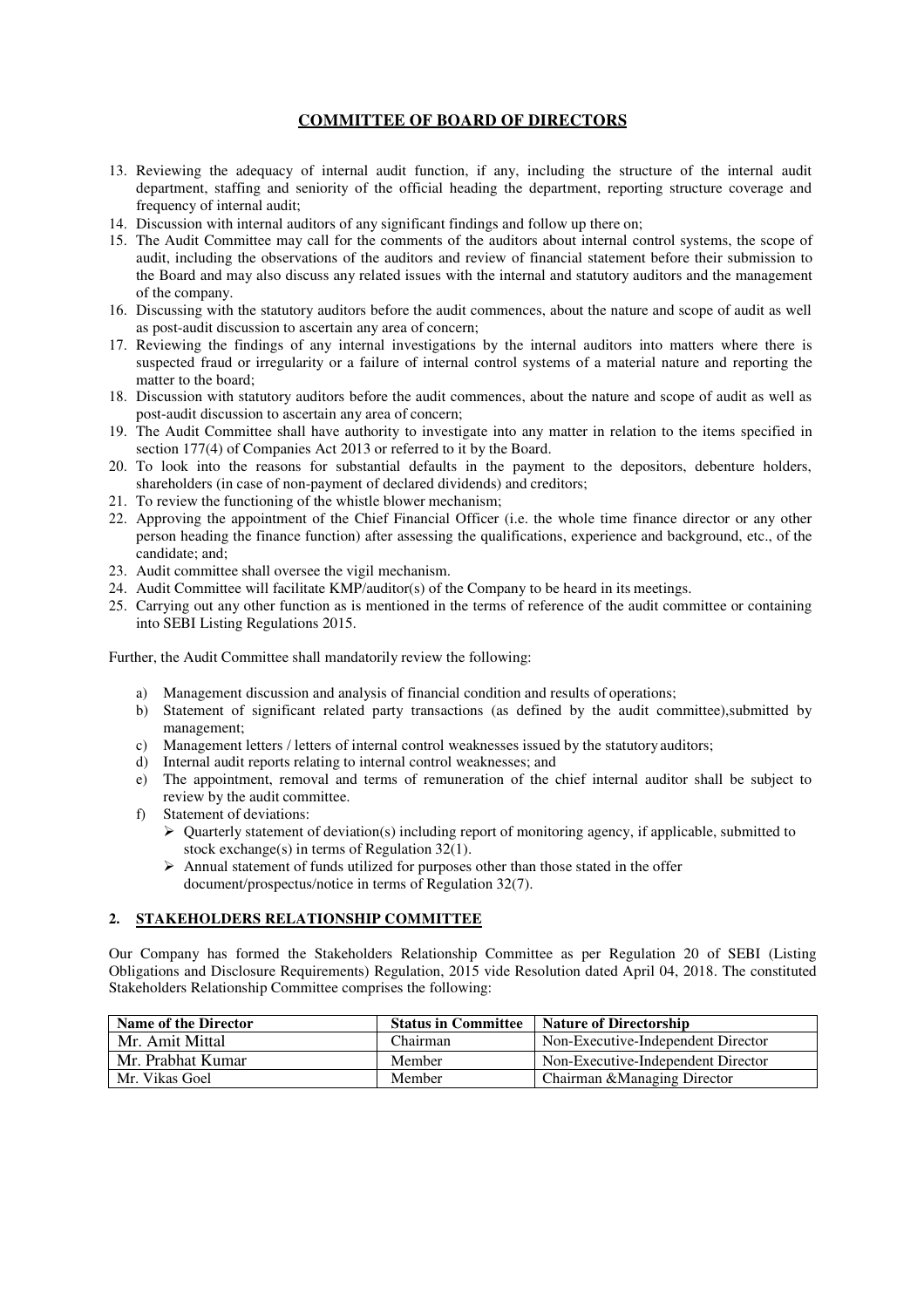The Company Secretary of our Company shall act as a Secretary to the Stakeholders Relationship Committee. The scope and function of the Stakeholders Relationship Committee and its terms of reference shall include the following:

- **A. Tenure:** The Stakeholders Relationship Committee shall continue to be in function as a committee of the Board until otherwise resolved by the Board, to carry out the functions of the Stakeholders Relationship Committee as approved by the Board.
- **B. Meetings:** The Stakeholders Relationship Committee shall meet at least four times a year with maximum interval of four months between two meetings and shall report to the Board on a quarterly basis regarding the status of redressal of complaints received from the shareholders of the Company. The quorum shall be two members present.
- **C. Terms of Reference:** Redressal of shareholders' and investors' complaints, including and in respect of:
- $\triangleright$  Allotment, transfer of shares including transmission, splitting of shares, changing joint holding into single holding and vice versa, issue of duplicate shares in lieu of those torn, destroyed, lost or defaced or where the space at back for recording transfers have been fully utilized.
- $\triangleright$  Issue of duplicate certificates and new certificates on split/consolidation/renewal, etc.;
- $\triangleright$  Review the process and mechanism of redressal of Shareholders' /Investor's grievance and suggest measures of improving the system of redressal of Shareholders' /Investors' grievances.
- $\triangleright$  Non-receipt of share certificate(s), non-receipt of declared dividends, non-receipt of interest/dividend warrants, non-receipt of annual report and any other grievance/complaints with Company or any officer of the Company arising out in discharge of his duties.
- $\geq$  Oversee the performance of the Registrar & Share Transfer Agent and also review and take note of complaints directly received and resolved them.
- $\triangleright$  Oversee the implementation and compliance of the Code of Conduct adopted by the Company for prevention of Insider Trading for Listed Companies as specified in the Securities & Exchange Board of India (Prohibition of insider Trading) Regulations, 2015 as amended from time to time.
- Any other power specifically assigned by the Board of Directors of the Company from time to time by way of resolution passed by it in a duly conducted Meeting, and
- $\triangleright$  Carrying out any other function contained in the equity listing agreements as and when amended from time to time.

### **3. NOMINATION AND REMUNERATION COMMITTEE**

Our Company has formed the Nomination and Remuneration Committee as per Regulation 19 of SEBI (Listing Obligations and Disclosure Requirements) Regulations, 2015 vide Resolution dated April 04, 2018. The Nomination and Remuneration Committee comprise the following:

| Name of the Director |          | <b>Status in Committee   Nature of Directorship</b> |
|----------------------|----------|-----------------------------------------------------|
| Mr. Amit Mittal      | Chairman | Non-Executive-Independent Director                  |
| Mr. Prabhat Kumar    | Member   | Non-Executive-Independent Director                  |
| Mrs. Savita Bansal   | Member   | Non-Executive-Independent Director                  |

The Company Secretary of our Company shall act as a Secretary to the Nomination and Remuneration Committee. The scope and function of the Committee and its terms of reference shall include the following:

**A. Tenure:** The Nomination and Remuneration Committee shall continue to be in function as a committee of the Board until otherwise resolved by the Board.

**B. Meetings:** The committee shall meet as and when the need arises for review of Managerial Remuneration. The quorum for the meeting shall be one third of the total strength of the committee or two members, whichever is higher. The Chairperson of the nomination and remuneration committee may be present at the annual general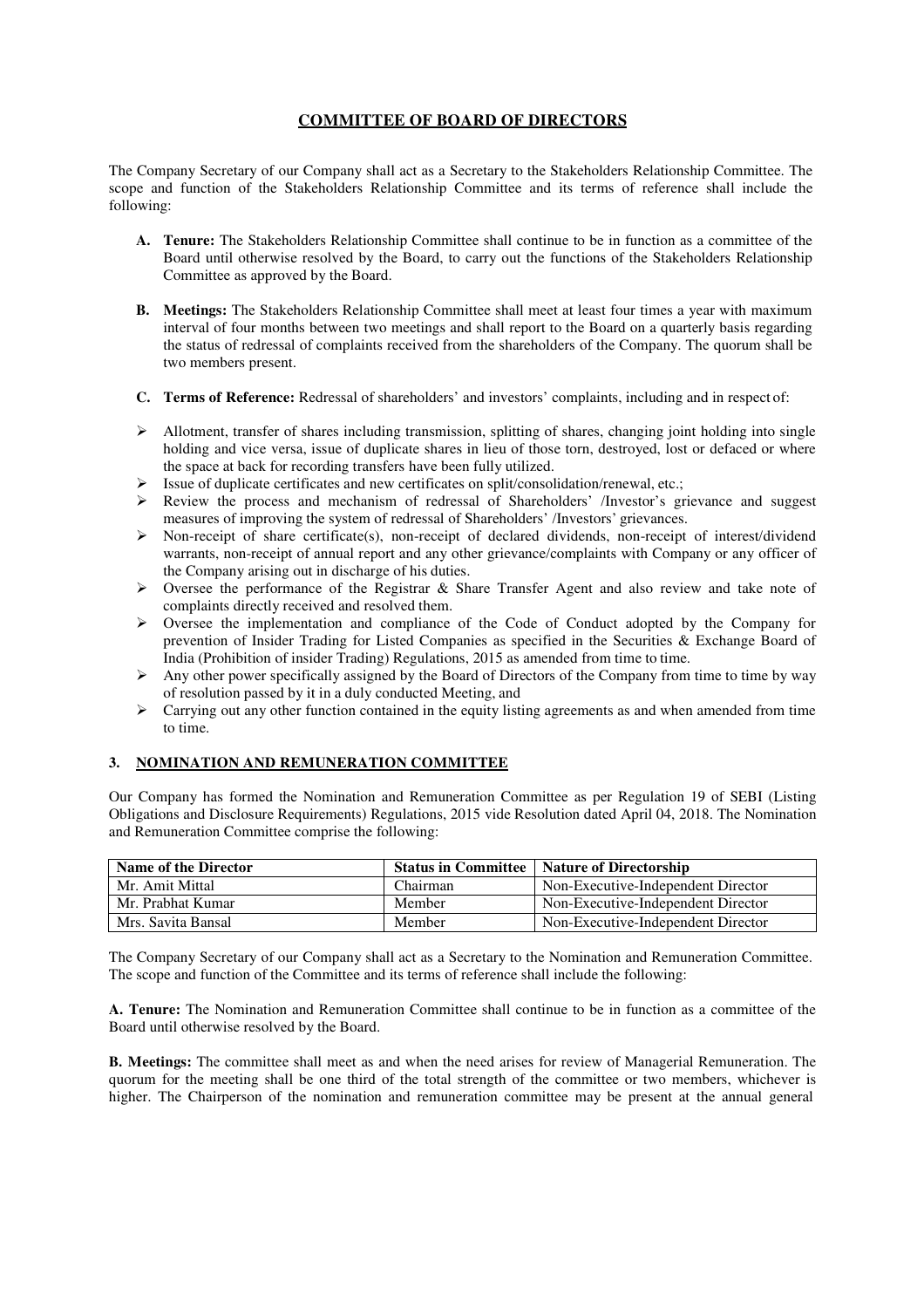meeting, to answer the shareholders queries; however, it shall be up to the chairperson to decide who shall answer the queries.

#### **C. Role of Terms of Reference:**

- $\triangleright$  Identify persons who are qualified to become directors and may be appointed in senior management in accordance with the criteria laid down, recommend to the Board their appointment and removal and shall carry out evaluation of every director's performance;
- $\triangleright$  Formulate the criteria for determining the qualifications, positive attributes and independence of a director and recommend to the Board a policy relating to the remuneration for directors, KMPs and other employees;
- $\triangleright$  Formulation of criteria for evaluation of performance of independent directors and the board of directors;
- $\triangleright$  Devising a policy on diversity of board of directors;
- Whether to extend or continue the term of appointment of the independent director, on the basis of the report of performance evaluation of independent directors;
- $\triangleright$  Determine our Company's policy on specific remuneration package for the Managing Director / Executive Director including pension rights;
- Decide the salary, allowances, perquisites, bonuses, notice period, severance fees and increment of Executive Directors;
- $\triangleright$  Define and implement the Performance Linked Incentive Scheme (including ESOP of the Company) and evaluate the performance and determine the amount of incentive of the Executive Directors for that purpose.
- $\triangleright$  Decide the amount of Commission payable to the Whole time Directors;
- $\triangleright$  Review and suggest revision of the total remuneration package of the Executive Directors keeping in view the performance of the Company, standards prevailing in the industry, statutory guidelines etc; and
- $\triangleright$  To formulate and administer the Employee Stock Option Scheme.

### **4. CORPORATE SOCIAL RESPONSIBILITY (CSR) COMMITTEE**

Our Company has formed Corporate Social Responsibility (CSR) Committee pursuant to the provisions of Section 135 of the Companies Act, 2013, vide Resolution dated April 04, 2018. Corporate Social Responsibility Committee comprising the following:

| <b>Name of the Director</b> | <b>Status in Committee</b> | <b>Nature of Directorship</b>      |
|-----------------------------|----------------------------|------------------------------------|
| Mr. Amit Mittal             | Chairman                   | Non-Executive-Independent Director |
| Mr. Prabhat Kumar           | Member                     | Non-Executive-Independent Director |
| Mr. Vikas Goel              | Member                     | Chairman & Managing Director       |

The Company Secretary of our Company shall act as a Secretary to the Nomination and Remuneration Committee. The scope and function of the Committee and its terms of reference shall include the following:

the terms of reference of CSR Committee shall, inter-alia, include the following:

- a. To formulate and recommend to the Board, a CSR policy which shall indicate the activities to be undertaken by the Company as per the Companies Act, 2013;
- b. To review and recommend the amount of expenditure to be incurred on the activities to be undertaken by the company;
- c. To monitor the CSR policy of the Company from time to time;
- d. Any other matter as the CSR Committee may deem appropriate after approval of the Board of Directors or as may be directed by the Board of Directors from time to time.

### **5. FINANCE AND INVESTMENT COMMITTEE**

| <b>Name of the Director</b> | <b>Status in Committee</b> | <b>Nature of Directorship</b>      |
|-----------------------------|----------------------------|------------------------------------|
| Mr. VIKAS GOEL              | Chairman                   | Chairman Cum Managing Director     |
| Mr. AMIT MITTAL             | Member                     | Non-Executive-Independent Director |
| Mr. VIKAS GUPTA             | Member                     | Whole Time Director                |

**A. Tenure:** The Finance and Investment Committee shall continue to be in function as a committee of the Board until otherwise resolved by the Board.